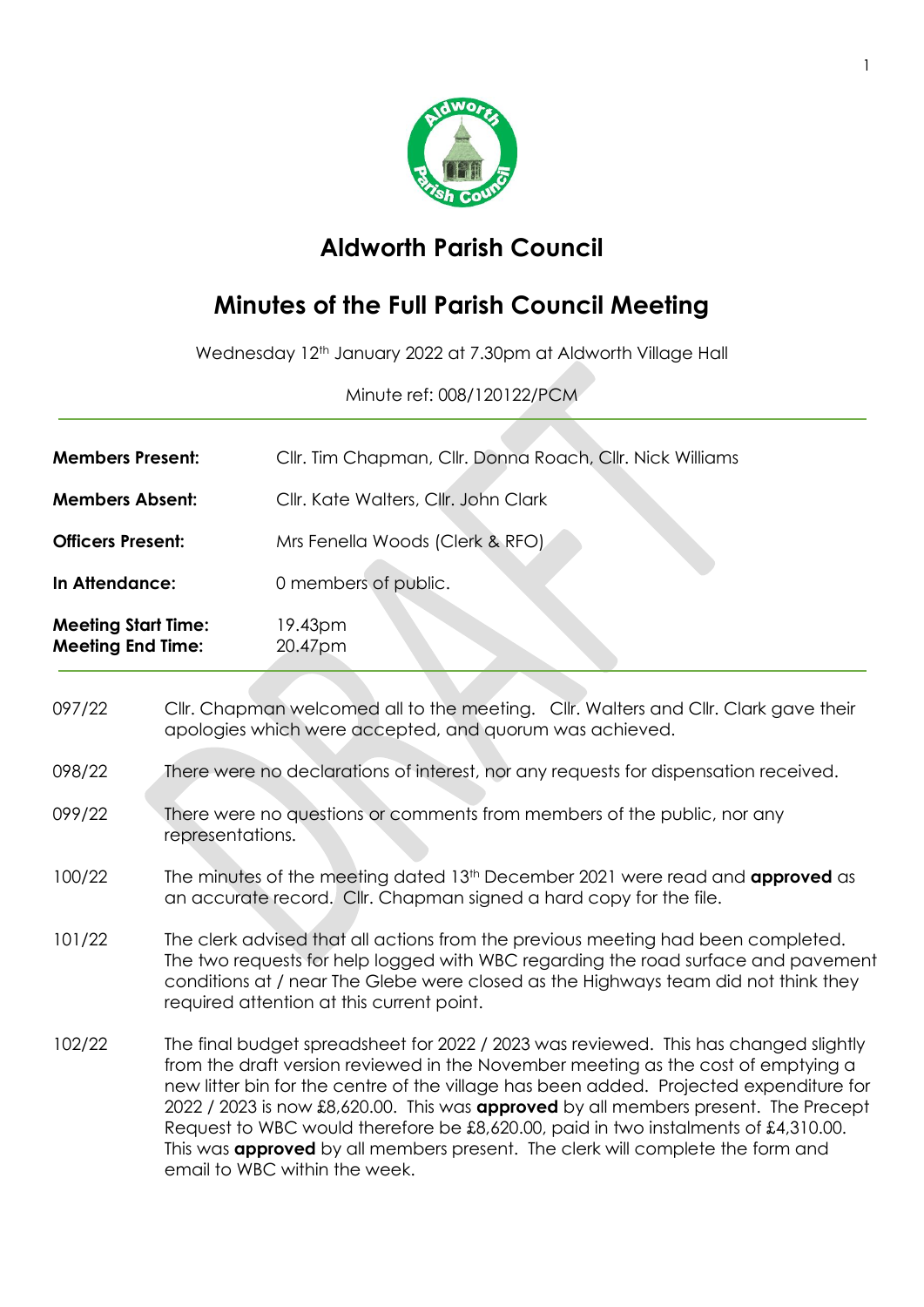- 103/22 A Grant Application was received from the PCC of St Mary's Church, Aldworth, requesting £250.00 to help them with hedge cutting and ditch clearing. This payment, using s. 137 money was **approved** by all members present. The Treasurer for the PCC has given the clerk the bank details to make a BACS transfer which will be processed before the end of the week. The pre-written cheque was 'cancelled', and the stub was signed by two councillors for the audit trail.
- 104/22 The clerk presented three options for a new litter bin for the centre of the village. This will be positioned near the Well House. It is to stop people using the salt / grit bin as a litter bin. After reviewing the options, all members present **approved** the purchase of the Sherwood Litter bin, a realistic timber grain polymer, with a litter plate and a steel liner at a cost of £355.49 from Glasdon UK. This is using section 185 from the Highways Act 1980. Triangle Management Ltd will empty the bin at a monthly cost of £9.50. All members present **approved** the emptying costs. It was **agreed** that a paving slab would need to be placed for the bin to sit on for stability, it is likely a councillor has a spare at home to use for this purpose. The clerk will place the order and advise when delivery is due to arrange the installation of the slab and to inform Triangle of the requested emptying start date.
- 105/22 The two salt bins in the village were deemed as no longer fit for purpose as they were filled with water and litter. It was **agreed** that by just replacing the salt, it would not be any use. All members present **approved** the purchase of two new 90 litre Nestor Grit Bins in green from Glasdon UK at a cost of £104.42 each, with a new hand scoop for both at a cost of £6.70 each. Six bags of white de-icing salt from Seton at a cost of £69.98 was **approved** by all members present. This is using section 185 of the Highways Act 1980. The clerk will place the orders and work with WBC to remove the broken bins and receive the license to place the new bins in the same locations. It was agreed to have the salt delivered to Cllr. Chapman who can fill the bins up once received.
- 106/22 A temporary Scheme of Delegation was **approved** by all members present to help us mitigate the Omicron variant of C19 and any future variants that cause difficulty with meeting face to face. This is using section 101 of the Local Government Act 1972. It will be added to our website and will be reviewed in May 2022, and at other times C19 variants are identified.
- 107/22 Planning Application ref: 21/03051/HOUSE for modifications to the side extension and new windows at Westridge House was reviewed and all members present stated **no objection** to the plans. Planning Application ref: 21/03190/FUL for the Bell to have a microbrewery was reviewed and again, all members present stated **no objection** to the plans. The clerk will complete both Parish Observation Sheets and return to the WBC Planning Team.
- 108/22 The clerk updated the council on the current account; all is in good order. It was **agreed** that another litter pick was due; it could tie in with the 'Great British Litter Pick' planned for spring. Hedge cutting is currently under way which reveals more litter so it would be prudent to wait until that has been completed. The Queen's Jubilee was discussed; the clerk informed the council about the planned 'lighting up of beacons' campaign and a discussion was had on how we can include this in a village activity. It was **agreed** to conduct a village survey to see what people would want to attend (using an online survey tool and an article in The Leaflet) which the clerk will arrange.